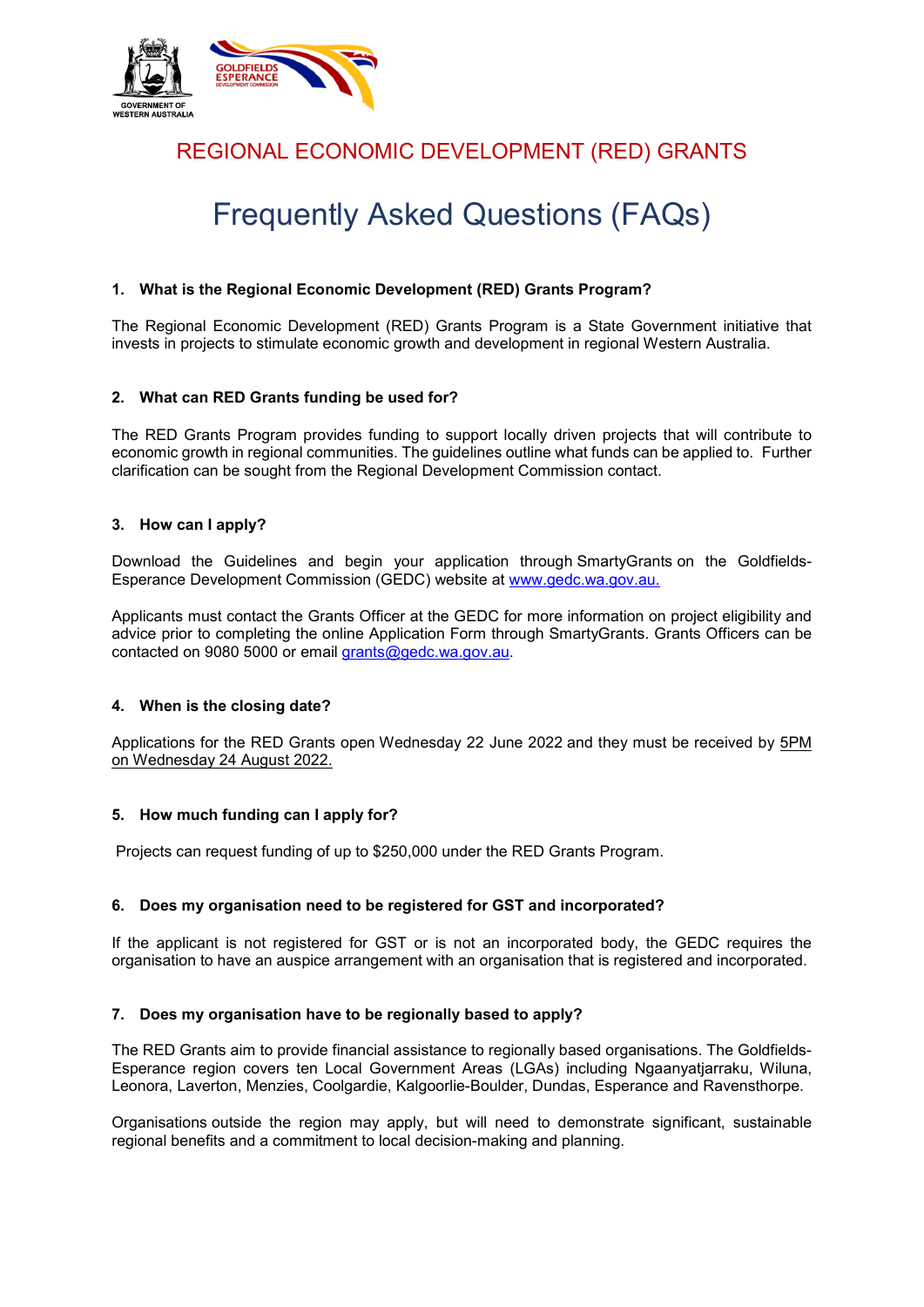

#### **8. How much do I need to contribute?**

Business applicants must be able to demonstrate a 50% matching cash contribution towards the project. Other State Government funding will not be considered part of the matching cash contribution. Not-forprofit and Aboriginal business that can demonstrate in-kind and/or cash leverage may be considered on a case-by-case basis.

#### **9. Can my application include partner organisations?**

Project partners are not a requirement in the grant program but are strongly preferenced. You should only consider including them in your application if they provide cash or in-kind contributions.

#### **10. How are applications assessed and how soon after applying will I know if I am successful or not?**

RED Grants are a competitive application process. We undertake a rigorous assessment process of all applications. Applicants should allow four to six months for the RED Grants approval process which should be considered by applicants during project planning.

The assessment criteria and decision-making process used to assess applications are provided in the RED Grants Guidelines. Assessors are required to declare any potential conflicts of interest.

#### **11. How many applications will be awarded with a RED Grant per region?**

There is no limit on the number of successful applications per round however, there are limited funds available for each round and in each region.

#### **12. Can I submit an application for funding in more than one region?**

Where funding is sought for projects across multiple regions, applicants will be required to submit separate applications to each Regional Development Commission (RDC) as they will be assessed independently.

Applicants will need to seek advice on their project proposal with each relevant RDC where funding will be sought.

#### **13. If I am unsuccessful this round, can I still apply when the next round opens?**

Upon notification of being unsuccessful, applicants can contact the GEDC to discuss the outcome of the assessment and how the application/project might be amended for consideration in any future rounds.

#### **14. When is the next round?**

Future rounds for the RED Grants have not yet been announced. Prospective applicants are encouraged to email GEDC on [grants@gedc.wa.gov.au](mailto:grants@gedc.wa.gov.au) to be added to the mailing list.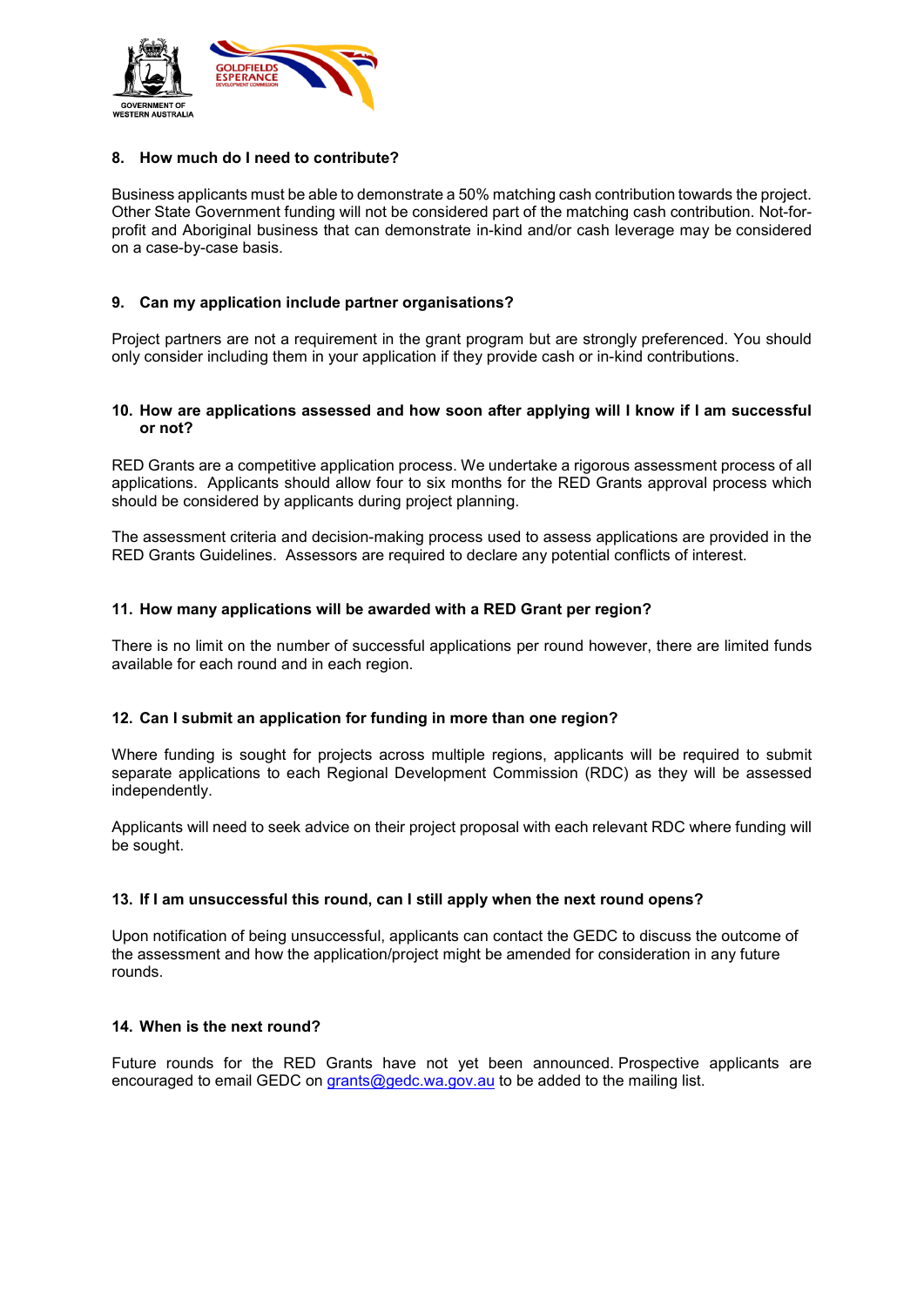

## **Assessment Criteria Guidance**

| <b>Criteria</b>                                                            | Weighting | <b>Projects that demonstrate:</b>                                                                                                                                                                                                                      | <b>Guidance Notes</b>                                                                                                                                                                                                                                                                                                                                                                                                                                                                                                                                                                                                                                                                                                                                                                                                                                                                                                                                                                                                                                                                                                                                                                                                                                                                                                                          |
|----------------------------------------------------------------------------|-----------|--------------------------------------------------------------------------------------------------------------------------------------------------------------------------------------------------------------------------------------------------------|------------------------------------------------------------------------------------------------------------------------------------------------------------------------------------------------------------------------------------------------------------------------------------------------------------------------------------------------------------------------------------------------------------------------------------------------------------------------------------------------------------------------------------------------------------------------------------------------------------------------------------------------------------------------------------------------------------------------------------------------------------------------------------------------------------------------------------------------------------------------------------------------------------------------------------------------------------------------------------------------------------------------------------------------------------------------------------------------------------------------------------------------------------------------------------------------------------------------------------------------------------------------------------------------------------------------------------------------|
| Meets at least one<br>Regional Economic<br>Development (RED)<br>objective  | 40%       | Sustainable jobs<br>Increasing productivity<br>$\bullet$<br>Expanding or diversifying<br>industry<br>Developing skills or<br>$\bullet$<br>capabilities<br>Attracting new investment in<br>$\bullet$<br>the region                                      | You should present a clear case of how your project meets the RED Grant objectives. If you meet more than one, include an assessment<br>against each individual objective in your response.<br>You may wish to use the SMART method or a similar tool to outline how your project meets each of the relevant program objectives.<br>• Specific - How exactly will your project meet the objective? (i.e. create new jobs, develop new skills, etc)<br>. Measurable - Provide quantifiable data and/or explain how you will measure growth or change. (i.e. number of people trained, number<br>of FTEs employed, percentage increase from x to y, use of surveys, etc)<br>• Achievable - What are the steps you will undertake to achieve the objective? Will there be positive results?<br>• Relevant - Is your project realistic and well-resourced to meet the objective?<br>• Time bound - What are your timeframes for delivering the objective?<br>Jobs created should be specified as full time equivalent (FTE). i.e. This project will employ two people in two new part-time positions,<br>therefore creating one new FTE.<br>The GEDC can provide economic modelling assistance to support your project. Requests to the GEDC must be submitted two weeks prior<br>to the application closing date for this round (7 October 2021). |
| Meets at least one<br>Goldfields-<br><b>Esperance Regional</b><br>Priority | 20%       | Leveraging non-renewable<br>resources<br>Enabling infrastructure<br>$\bullet$<br>Local content<br>Aboriginal economic<br>$\bullet$<br>development<br>Workforce development<br>$\bullet$<br>New industries and<br>$\bullet$<br>economic diversification | The GEDC Board has endorsed six regional focus areas as part of its Strategic Plan. Projects that align with these regional focus areas will<br>be considered preferably.<br>You should demonstrate how your project aligns with the GEDC's priority areas. More information on GEDC's regional focus areas can be<br>found on the GEDC website.<br>The GEDC supports Aboriginal economic development in the region across all focus areas and encourages applications that aim to support<br>the growth and development of Aboriginal businesses and projects that increase Aboriginal economic participation.                                                                                                                                                                                                                                                                                                                                                                                                                                                                                                                                                                                                                                                                                                                                |
| Financial<br>Commitment,<br>Collaboration and<br>Partnerships              | 20%       | Partnerships and<br>$\bullet$<br>collaboration (in-kind or<br>cash contribution)<br>Co-Investment and<br>attracting new investment<br>Local content outcomes                                                                                           | Projects that demonstrate co-contributions or partnerships with other organisations will be preferenced.<br>Business applicants should demonstrate a minimum 50% matching cash co-contribution. Not-for-profit and Aboriginal organisations that can<br>demonstrate in-kind or cash leverage may be considered on a case-by-case basis. Cash contributions that exceed the minimum<br>requirement will receive score in the application assessment process.<br>Applicants are encouraged to consider local organisations, suppliers and contractors in the delivery of their project. The GEDC has Local<br>Content Adviser that may assist with local content strategies for your application. Please call GEDC on 9080 5000 to contact the Local<br>Content Adviser.                                                                                                                                                                                                                                                                                                                                                                                                                                                                                                                                                                         |
| Governance and<br>Organisational<br>Capability                             | 20%       | Sustainability and ability to<br>$\bullet$<br>meet ongoing maintenance<br>Good governance structure<br>Project management and<br>personnel experience<br>Risk identification and<br>$\bullet$<br>mitigation                                            | The REDs Program supports projects that demonstrate good governance and organisational capacity to deliver the project. You should<br>evidence good governance structure, project management experience, risk identification and mitigation, and sustainability of the project<br>within your application.<br>Third party approvals required to implement your project (i.e planning approvals) should generally be in place prior to submitting your<br>application. Projects without necessary development approvals or other necessary third party agreements in place must clearly demonstrate<br>support from the relevant third parties and an immediate pathway to securing these approvals or agreements within the early stages of<br>funding time frames.                                                                                                                                                                                                                                                                                                                                                                                                                                                                                                                                                                            |